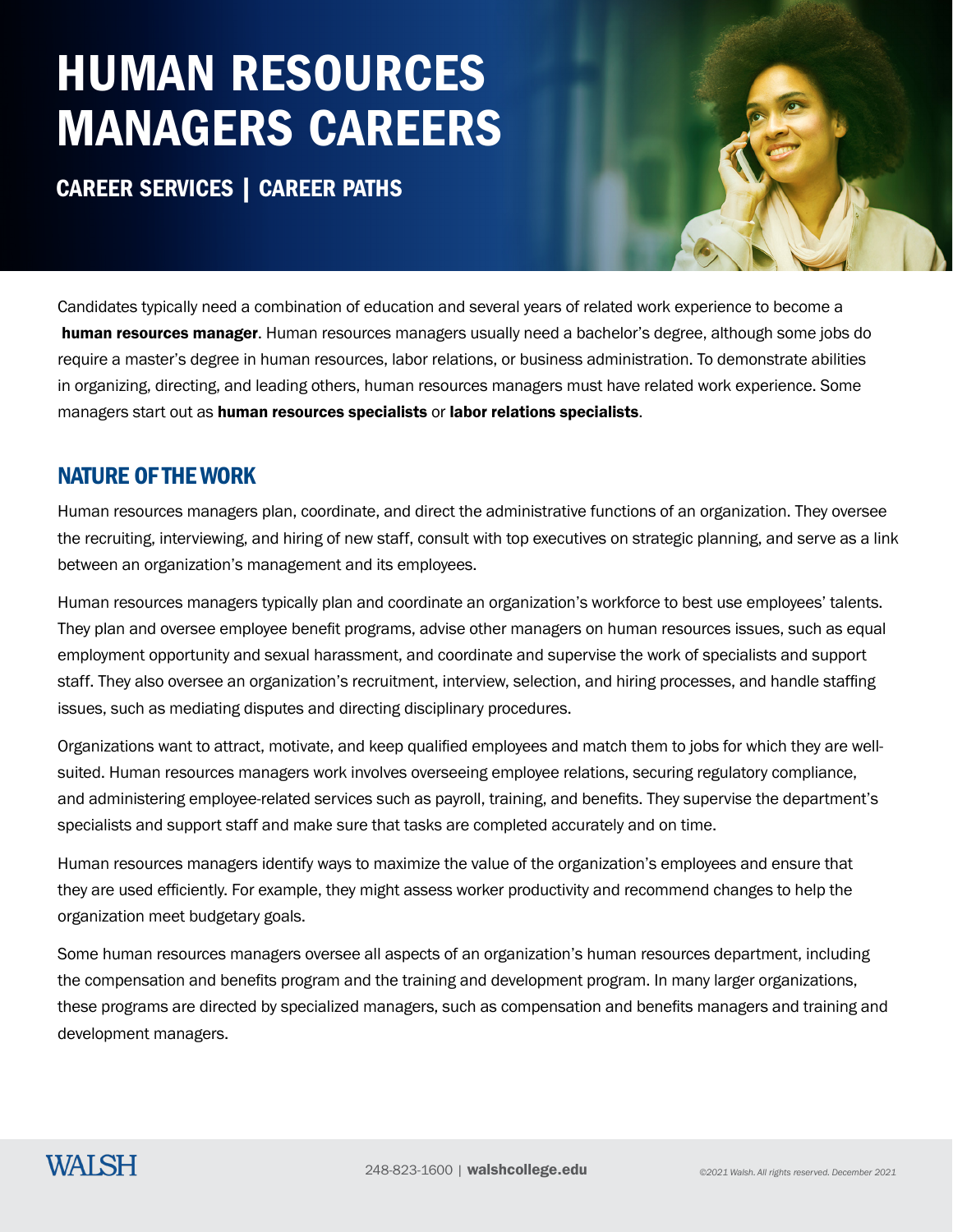# HUMAN RESOURCES MANAGERS CAREERS

## CAREER SERVICES | OUTLOOK AND INCOME

#### OPPORTUNITIES FOR EMPLOYMENT

**Employment of human resources managers** is projected to grow 9 percent from 2020 to 2030, about as fast as the average for all occupations.\* Employment growth depends largely on the performance and growth of individual companies. As new companies form and organizations expand their operations, they will need more human resources managers to administer and monitor their programs

Human resources managers also will be needed to ensure that firms adhere to changing and complex employment laws regarding topics such as equal employment opportunity, healthcare, and retirement plans.

\*Source: US Department of Labor, Bureau of Labor Statistics, OOH

#### SALARY EXPECTATIONS

The median annual wage for human resources managers was \$121,220 in May 2020. \*

\*Source: US Department of Labor, Bureau of Labor Statistics, OOH

#### PROFESSIONAL CERTIFICATIONS

Although certification is voluntary, it shows professional expertise and credibility, and it may enhance job opportunities. Employers may prefer to hire candidates with certification, and some positions may require it. The Society for Human Resource Management (SHRM), HR Certification Institute (HRCI), WorldatWork, and International Foundation of Employee Benefit Plans are among many professional associations that offer certification programs.